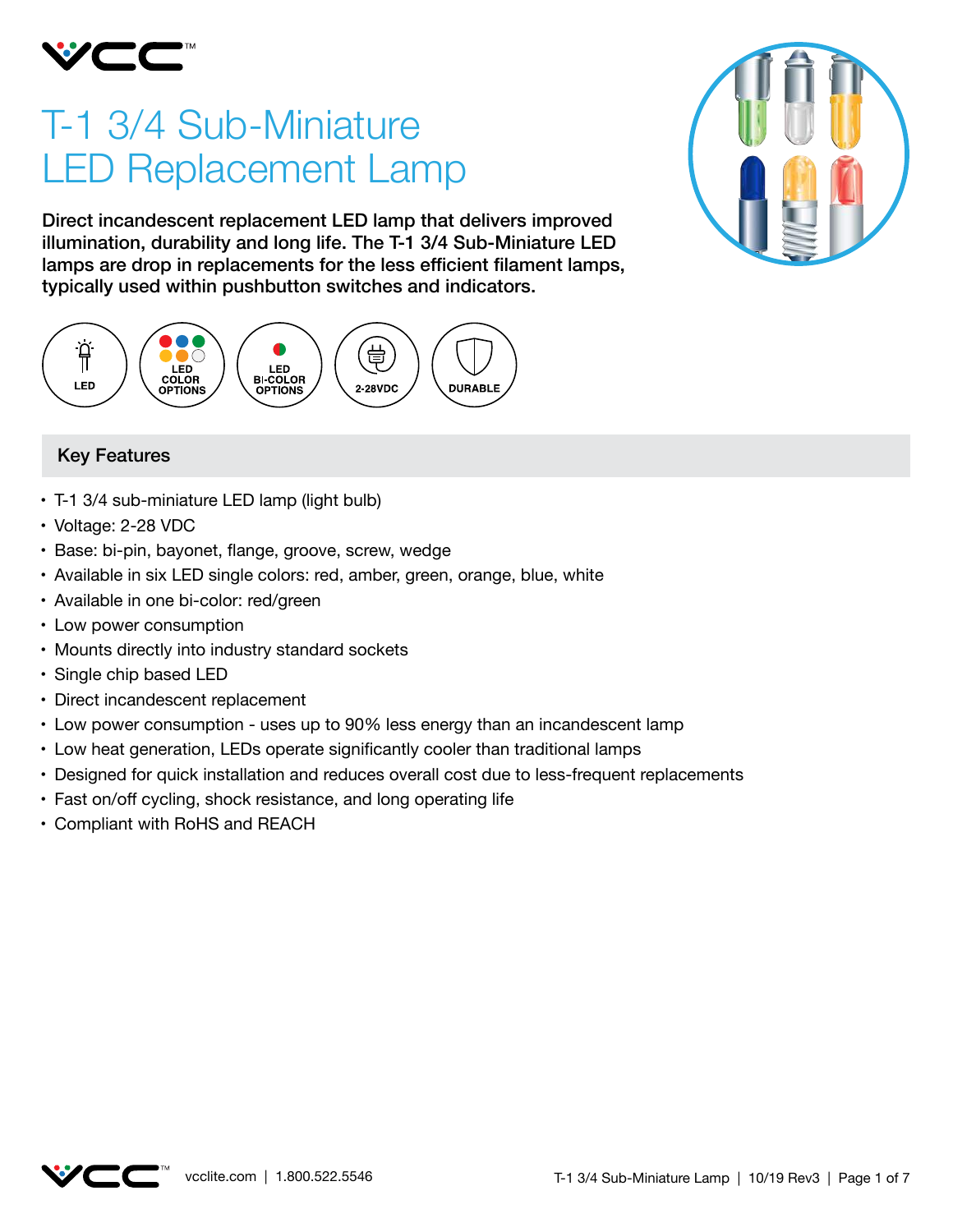| Model <sup>[1]</sup><br><b>BP202[5]</b><br>Bi-Pin<br><b>MB200</b><br>Bayonet<br>MF200[6]<br>Flange<br><b>MG200</b><br>Groove<br><b>MS200</b><br><b>Screw</b><br><b>WB201</b><br>Wedge |                                                                                                                                                                                          |                                                                                            | TO ORDER, FOLLOW THE EXAMPLE:<br>Select one <b>BOLD</b> component from each SHADED column in the tables below.<br><b>Model</b><br><b>LED</b><br>Voltage<br>$\overline{2}$<br>$\overline{\mathbf{3}}$<br><b>WB201</b><br>$-BCG$<br><b>12H</b><br>Part Number WB201-BCG12H |                                                                                                      |                                                                                |                                                                                                     |                                                                                                                                                     |              |                                                                                                |
|---------------------------------------------------------------------------------------------------------------------------------------------------------------------------------------|------------------------------------------------------------------------------------------------------------------------------------------------------------------------------------------|--------------------------------------------------------------------------------------------|--------------------------------------------------------------------------------------------------------------------------------------------------------------------------------------------------------------------------------------------------------------------------|------------------------------------------------------------------------------------------------------|--------------------------------------------------------------------------------|-----------------------------------------------------------------------------------------------------|-----------------------------------------------------------------------------------------------------------------------------------------------------|--------------|------------------------------------------------------------------------------------------------|
| $\left  \right $<br><b>LED</b><br>$-BCR$<br>$-BCA$<br>$-BCG$                                                                                                                          | <b>MEDIUM INTENSITY - TINTED ENCAPSULATION</b><br>Color<br>RED<br>AMB<br><b>GRN</b><br>HIGH INTENSITY- WATERCLEAR ENCAPSULATION                                                          | $\lambda$ pk<br>(nm)<br>635<br>583<br>565                                                  | $ v^{[2]} $<br>(mcd)<br>120<br>100<br>80                                                                                                                                                                                                                                 | Viewing<br>Angle<br>35<br>35<br>24                                                                   | V/C<br>Table <sup>[3]</sup>                                                    | Design<br>Vf/lf<br>5V/22mA<br>6V/21mA<br>12V/20mA<br>15V/24mA<br>24V/17mA                           | <b>Voltage/Current</b><br>Max<br>Vf/If<br>V/C Table I<br>5.5V/28mA<br>7V/27mA<br>14V/25mA<br>16.5V/28mA<br>26V/20mA                                 | $\mathbf{3}$ | <b>Voltage</b> <sup>[4]</sup><br>$\overline{2}$<br>5H<br>6H<br>12H<br><b>15H</b><br>24H<br>28H |
| <b>LED</b><br>-NWR<br>-NWO<br>-NWA<br>-NWG<br>-NWB<br>-NWW<br>-NWL<br>$-NKR$<br>$-NKO$<br>-NKA<br>$-NKG$<br>-NKB<br>-NKW<br>-NKL                                                      | Color<br><b>RED</b><br><b>ORG</b><br>AMB<br><b>GRN</b><br><b>BLU</b><br><b>CWHT</b><br><b>WWHT</b><br>RED<br><b>ORG</b><br><b>AMB</b><br>GRN<br><b>BLU</b><br><b>CWHT</b><br><b>WWHT</b> | $\lambda$ pk<br>(nm)<br>634<br>605<br>592<br>520<br>465<br>634<br>605<br>592<br>520<br>465 | $ v^{[2]} $<br>(mod)<br>2800<br>2000<br>2800<br>2400<br>700<br>2500<br>1800<br>3600<br>8000<br>3600<br>10000<br>3000<br>9200<br>9200                                                                                                                                     | Viewing<br>Angle<br>30<br>30<br>30<br>45<br>45<br>50<br>50<br>15<br>15<br>15<br>15<br>15<br>20<br>15 | V/C<br>Table <sup>[3]</sup><br>Ш<br>Ш<br>$\mathbf{I}$<br>Ш<br>Ш<br>Ш<br>Ш<br>Ш | 28V/16.5mA<br>Design<br>Vf/If<br>5V/15mA<br>6V/15mA<br>12V/15mA<br>15V/15mA<br>24V/15mA<br>28V/15mA | 30V/18mA<br><b>Voltage/Current</b><br>Max<br>Vf/If<br><b>V/C Table II</b><br>5.5V/23mA<br>7V/25mA<br>14V/20mA<br>16.5V/18mA<br>26V/18mA<br>30V/17mA |              | 120                                                                                            |
| <b>LED</b><br>$-NFR$<br>-NFA<br>$-NFG$<br>-NFB<br>-NFW                                                                                                                                | WIDE ANGLE/FLAT-TOPPED-WATERCLEAR ENCAPSULATION<br>Color<br><b>RED</b><br>AMB<br><b>GRN</b><br><b>BLU</b><br><b>WHT</b>                                                                  | $\lambda$ pk<br>(nm)<br>634<br>592<br>520<br>465                                           | $ v^{[2]} $<br>(mcd)<br>780<br>600<br>780<br>168<br>280                                                                                                                                                                                                                  | Viewing<br>Angle<br>75<br>75<br>75<br>75<br>75<br><b>SPECIALTY LEDS</b>                              | V/C<br>Table <sup>[3]</sup><br>Ш<br>$\mathbf{I}$<br>Ш                          |                                                                                                     |                                                                                                                                                     |              |                                                                                                |
| <b>LED</b><br>$-RLP[7]$<br>$-ALP[7]$<br>$-GLP[7]$<br>$-LRG$                                                                                                                           | Color<br><b>RED</b><br>AMB<br><b>GRN</b><br><b>RED/GRN</b>                                                                                                                               | $\lambda$ pk<br>(nm)<br>635<br>583<br>565<br>660/565                                       | $ v^{[2]} $<br>(mcd)<br>2.3<br>2.1<br>2.3<br>90/40                                                                                                                                                                                                                       | Viewing<br>Angle<br>50<br>50<br>50<br>60                                                             | V/C<br>Table <sup>[3]</sup><br>$[3]$<br>$[3]$<br>$[3]$<br>L                    | <b>Description</b><br>Low Power<br>Low Power<br>Low Power<br>Bi-Color, Red Cathode                  |                                                                                                                                                     |              |                                                                                                |

[1] All Models are center anode (note cathode notch for BP202, BP203 and WB201). Insert C after Model for center cathode (e.g. MF200C).

[2] Iv = typical luminous intensity @ If = 20mA (Ta=25°C). Low Power LEDs = 2mA.

[3] See Voltage/Current table for design specifications. Design current for low power LEDs = 2mA.

[4] Ta = 25°C. Voltage 2 indicates external resistor required. Voltages 5H through 28H are VDC.<br>For AC operation, insert D after Voltage (e.g. 24HD). D indicates built-in rectifier: not required for<br>5H.



[5] Optional Socket available. See Model BPS-1 (pg. 72).

[6] Optional Socket available. See Model MFS1-B (pg. 74).

[7] Omit "H" Voltage designation (e.g. MG200-RLP12).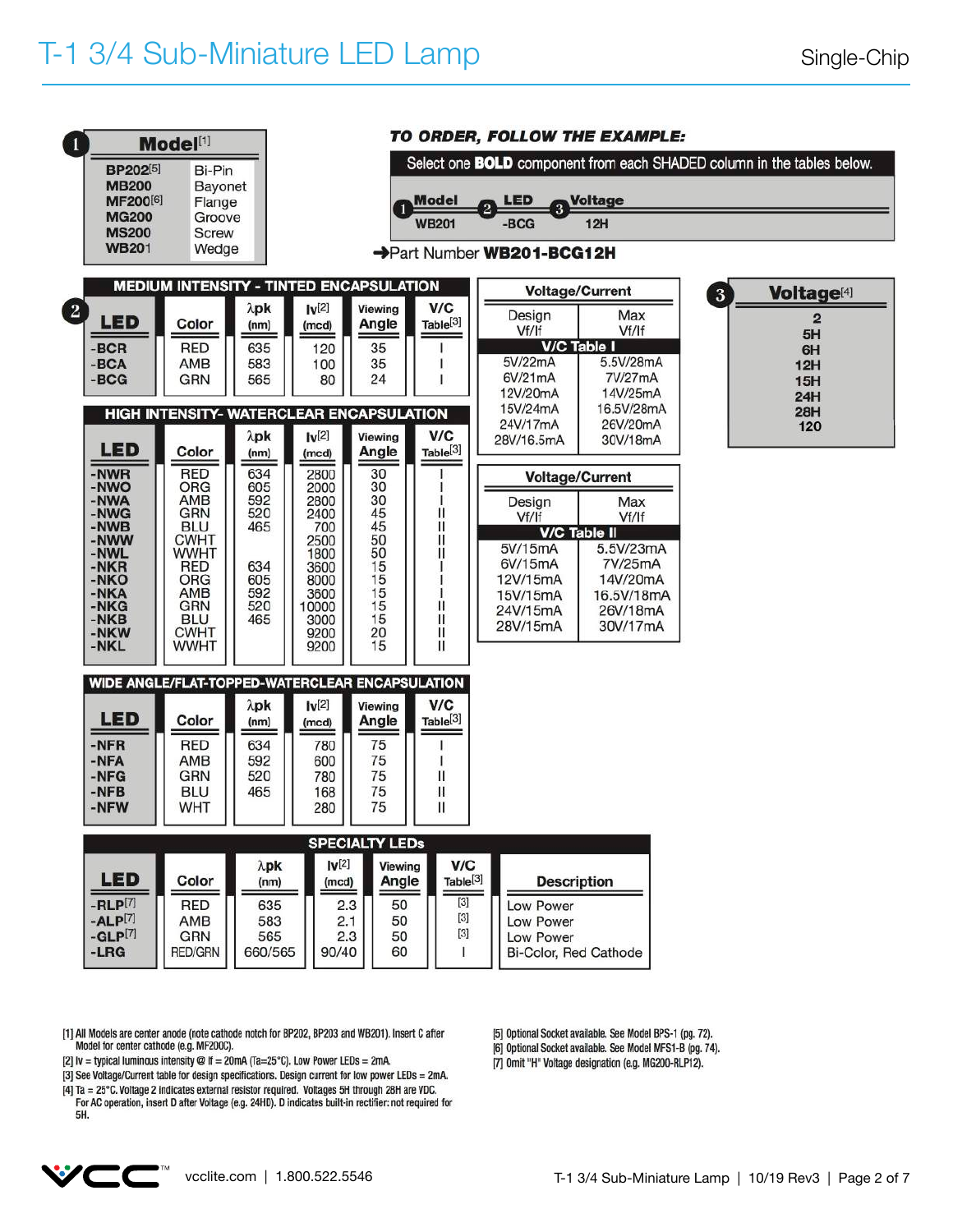## T-1 3/4 Sub-Miniature LED Lamp Single-Chip





**BPS-1 (Socket for BP202 Lamp)** .035(0,9)typ Î O  $125(3.2)$  $.220(5.6)$  $\begin{array}{c|c} .115 \\ (2.9) \end{array}$  -

 $-.250(6.4)$ 

**MB200** 



Available with Center Cathode



Available with Center Cathode



Available with Center Cathode

### All dimensions are in inches (mm)

Tolerances: .xx"(.x) ±.025"(.63) / .xxx"(.xx)±.010"(.25) Specifications are subject to change without notice.

### **MG200**



Available with Center Cathode

### **WB201**



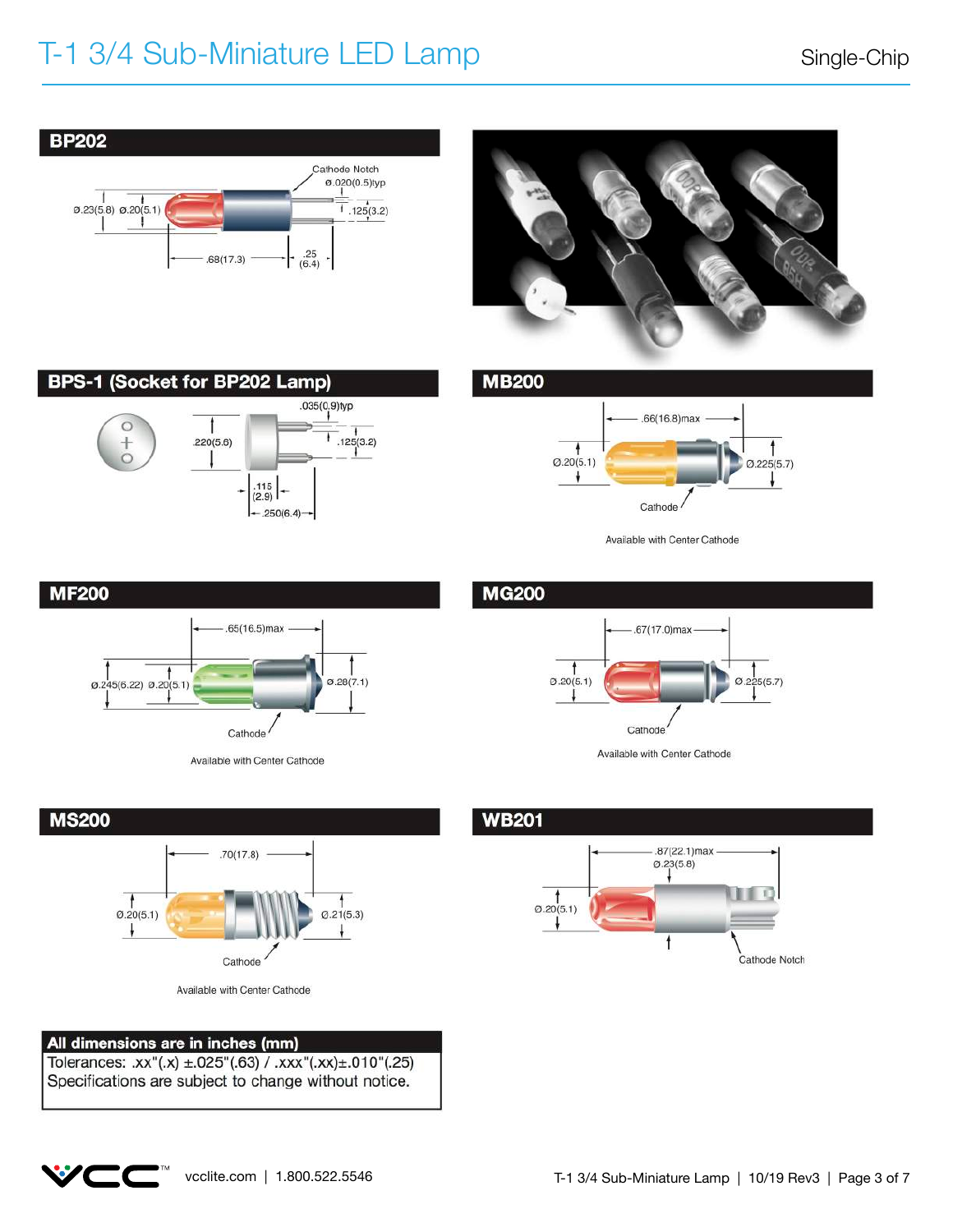

## **Wide Angle LED Lamps**









Available with Center Cathode

### All dimensions are in inches (mm)

Tolerances: .xx"(.x) ±.025"(.63) / .xxx"(.xx)±.010"(.25) Specifications are subject to change without notice.



Available with Center Cathode







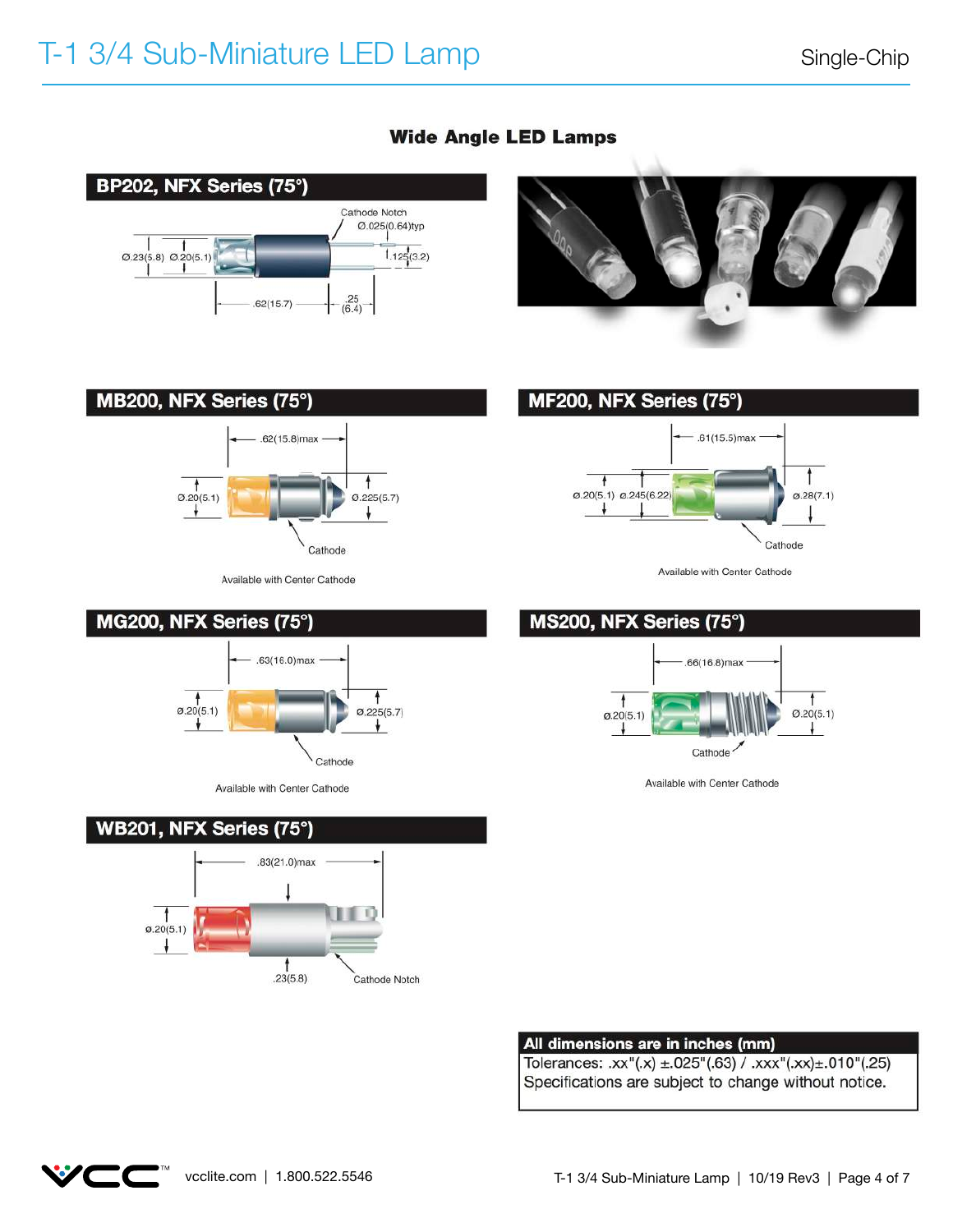## T-1 3/4 Sub-Miniature LED Lamp

| Series                         | <b>LED</b> | Voltage                  | Operating Temp (°C) | Storage Temp (°C) |
|--------------------------------|------------|--------------------------|---------------------|-------------------|
| T-1 3/4 Sub-miniature LED lamp | <b>NFR</b> | $\overline{a}$           | $-30$ to $+60$      | $-40$ to $+100$   |
|                                | <b>NFA</b> | $\overline{\phantom{a}}$ | $-30$ to $+60$      | $-40$ to $+100$   |
|                                | <b>NFG</b> | $\overline{\phantom{a}}$ | $-30$ to $+60$      | $-40$ to $+100$   |
|                                | <b>NFW</b> | -                        | $-30$ to $+60$      | $-40$ to $+100$   |
|                                | <b>NFB</b> | $\overline{\phantom{a}}$ | $-30$ to $+60$      | $-40$ to $+100$   |
|                                | <b>NWR</b> | 24H                      | $-40$ to $+100$     | $-40$ to $+100$   |
|                                | <b>NWR</b> | 28H                      | $-40$ to $+100$     | $-40$ to $+120$   |
|                                | <b>NWW</b> | 24H                      | $-30$ to $+85$      | $-40$ to $+100$   |
|                                | <b>NWW</b> | 28H                      | $-30$ to $+80$      | $-40$ to $+100$   |
|                                | <b>NWG</b> | 24H                      | $-30$ to $+85$      | $-40$ to $+100$   |
|                                | <b>NWG</b> | 28H                      | $-20$ to $+80$      | $-30$ to $+100$   |
|                                | <b>NWA</b> | 24H                      | $-40$ to $+100$     | $-40$ to $+100$   |
|                                | <b>NWA</b> | 28H                      | $-40$ to $+100$     | $-40$ to $+120$   |
|                                | <b>NWB</b> | 24H                      | $-30$ to $+85$      | $-40$ to $+100$   |
|                                | <b>NWB</b> | 28H                      | $-20$ to $+80$      | $-30$ to $+100$   |
|                                | <b>BCG</b> | -                        | $-20$ to $+100$     | $-55$ to $+100$   |
|                                | <b>BCR</b> | $\overline{\phantom{a}}$ | $-55$ to $+100$     | $-55$ to $+100$   |
|                                | <b>BCA</b> | $\overline{\phantom{a}}$ | $-55$ to $+100$     | $-55$ to $+100$   |

**\*MF200-NFA120:** Operating voltage: 120VAC, Max Voltage: 130VAC, Forward current: 3.4~3.6mA, Max current: 4.0mA

**\*** For operating temperature of a specific part number contact VCC

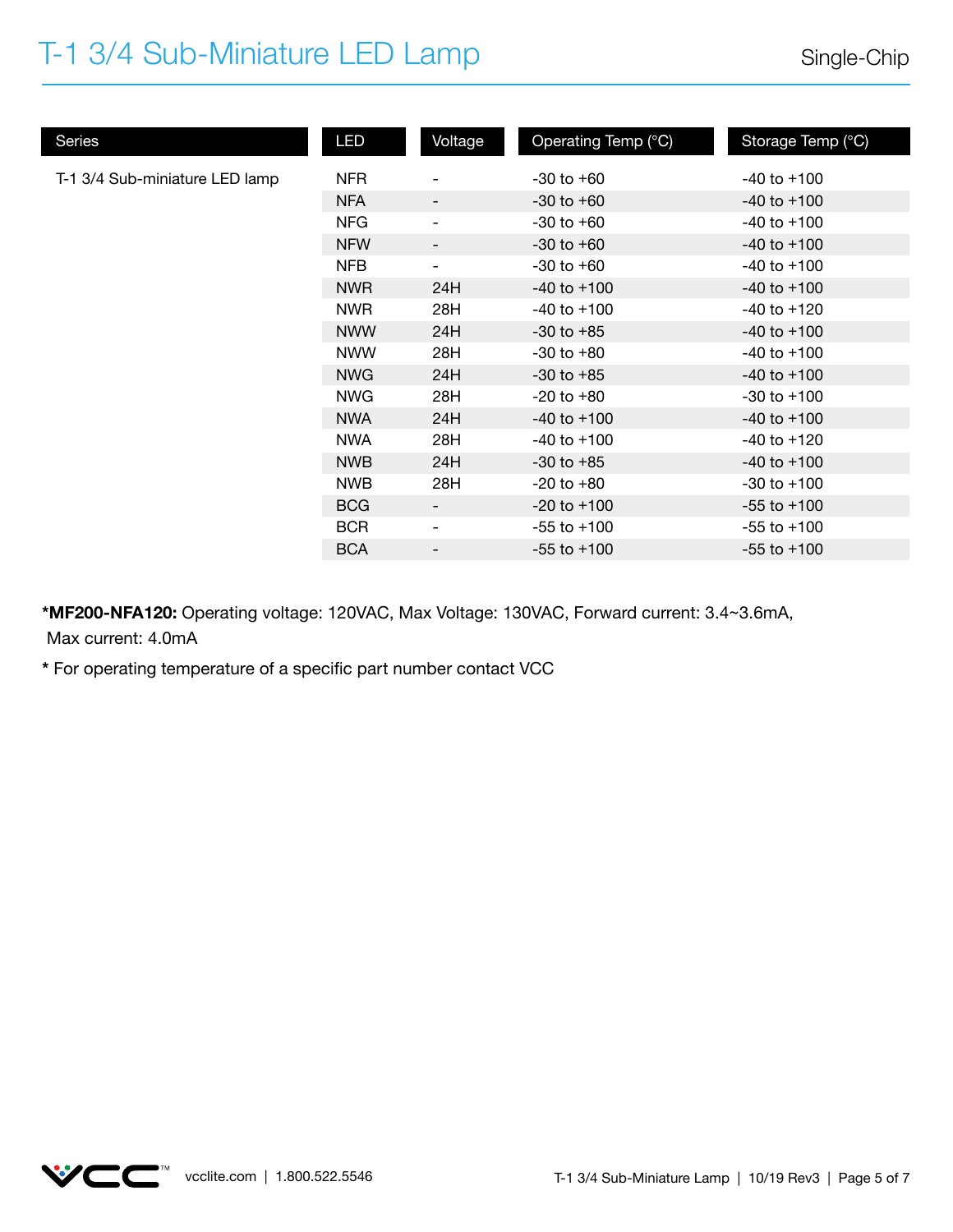## T-1 3/4 Sub-Miniature LED Lamp Cross Reference Guide

| Incandescent Lamp # | Design<br>Voltage | <b>Base Description</b> | VCC Model #  | Suggested VCC<br>Part Number |
|---------------------|-------------------|-------------------------|--------------|------------------------------|
| 2314                | 28                | Sub-Miniature Bi-Pin    | <b>BP202</b> | BP202-NFX28H                 |
| 2324                | 28                | Sub-Miniature Bi-Pin    | <b>BP202</b> | BP202-NFX28H                 |
| 2335                | 14                | Sub-Miniature Bi-Pin    | <b>BP202</b> | BP202-NFX15H                 |
| 2337                | 6.3VAC            | Sub-Miniature Bi-Pin    | <b>BP202</b> | BP202-NFX6H                  |
| 3149                | 5                 | Sub-Miniature Bi-Pin    | <b>BP202</b> | BP202-NFX5H                  |
| 7001                | 24                | Sub-Miniature Bi-Pin    | <b>BP202</b> | BP202-NFX24H                 |
| 7003                | 24                | Sub-Miniature Bi-Pin    | <b>BP202</b> | BP202-NFX24H                 |
| 7327                | 28                | Sub-Miniature Bi-Pin    | <b>BP202</b> | BP202-NFX28H                 |
| 7328                | 6                 | Sub-Miniature Bi-Pin    | <b>BP202</b> | BP202-NFX6H                  |
| 7330                | 14                | Sub-Miniature Bi-Pin    | <b>BP202</b> | BP202-NFX15H                 |
| 7349                | 6.3VAC            | Sub-Miniature Bi-Pin    | BP202        | BP202-NFX6H                  |
| 7361                | 5                 | Sub-Miniature Bi-Pin    | <b>BP202</b> | BP202-NFX5H                  |
| 7371                | 12                | Sub-Miniature Bi-Pin    | <b>BP202</b> | BP202-NFX12H                 |
| 7373                | 14                | Sub-Miniature Bi-Pin    | <b>BP202</b> | BP202-NFX15H                 |
| 7376                | 28                | Sub-Miniature Bi-Pin    | <b>BP202</b> | BP202-NFX28H                 |
| 7377                | 6.3VAC            | Sub-Miniature Bi-Pin    | <b>BP202</b> | BP202-NFX6H                  |
| 7380                | 6.3VAC            | Sub-Miniature Bi-Pin    | BP202        | BP202-NFX6H                  |
| 7381                | 6.3VAC            | Sub-Miniature Bi-Pin    | <b>BP202</b> | BP202-NFX6H                  |
| 7382                | 14                | Sub-Miniature Bi-Pin    | <b>BP202</b> | BP202-NFX15H                 |
| 7387                | 28                | Sub-Miniature Bi-Pin    | <b>BP202</b> | BP202-NFX28H                 |
| 7876                | 28                | Sub-Miniature Bi-Pin    | <b>BP202</b> | BP202-NFX28H                 |
| 7945                | $\,6\,$           | Sub-Miniature Bi-Pin    | <b>BP202</b> | BP202-NFX6H                  |
| 327                 | 28                | Sub-Miniature Flange    | MF200        | MF200-NFX28H                 |
| 328                 | $6\phantom{1}$    | Sub-Miniature Flange    | <b>MF200</b> | MF200-NFX6H                  |
| 330                 | 14                | Sub-Miniature Flange    | <b>MF200</b> | MF200-NFX15H                 |
| 345                 | $\,6\,$           | Sub-Miniature Flange    | <b>MF200</b> | MF200-NFX6H                  |
| 349                 | 6.3VAC            | Sub-Miniature Flange    | <b>MF200</b> | MF200-NFX6H                  |
| 350                 | 6.3VAC            | Sub-Miniature Flange    | <b>MF200</b> | MF200-NFX6H                  |
| 370                 | 18                | Sub-Miniature Flange    | <b>MF200</b> | MF200-NFX24H                 |
| 376                 | 28                | Sub-Miniature Flange    | <b>MF200</b> | MF200-NFX28H                 |
| 377                 | 6.3VAC            | Sub-Miniature Flange    | <b>MF200</b> | MF200-NFX6H                  |
| 380                 | 6.3VAC            | Sub-Miniature Flange    | <b>MF200</b> | MF200-NFX6H                  |
| 381                 | 6.3VAC            | Sub-Miniature Flange    | <b>MF200</b> | MF200-NFX6H                  |
| 382                 | 14                | Sub-Miniature Flange    | <b>MF200</b> | MF200-NFX15H                 |
| 385                 | 28                | Sub-Miniature Flange    | <b>MF200</b> | MF200-NFX28H                 |
| 387                 | 28                | Sub-Miniature Flange    | <b>MF200</b> | MF200-NFX28H                 |
| 394                 | 12                | Sub-Miniature Flange    | <b>MF200</b> | MF200-NFX12H                 |
| 459                 | 22                | Sub-Miniature Flange    | <b>MF200</b> | MF200-NFX24H                 |
| 7332                | 5                 | Sub-Miniature Flange    | <b>MF200</b> | MF200-NFX5H                  |
| 7333                | 5                 | Sub-Miniature Flange    | <b>MF200</b> | MF200-NFX5H                  |
| 7335                | 5                 | Sub-Miniature Flange    | <b>MF200</b> | MF200-NFX5H                  |
| 7341                | 28                | Sub-Miniature Flange    | <b>MF200</b> | MF200-NFX28H                 |
| 8918                | 14                | Sub-Miniature Flange    | <b>MF200</b> | MF200-NFX15H                 |